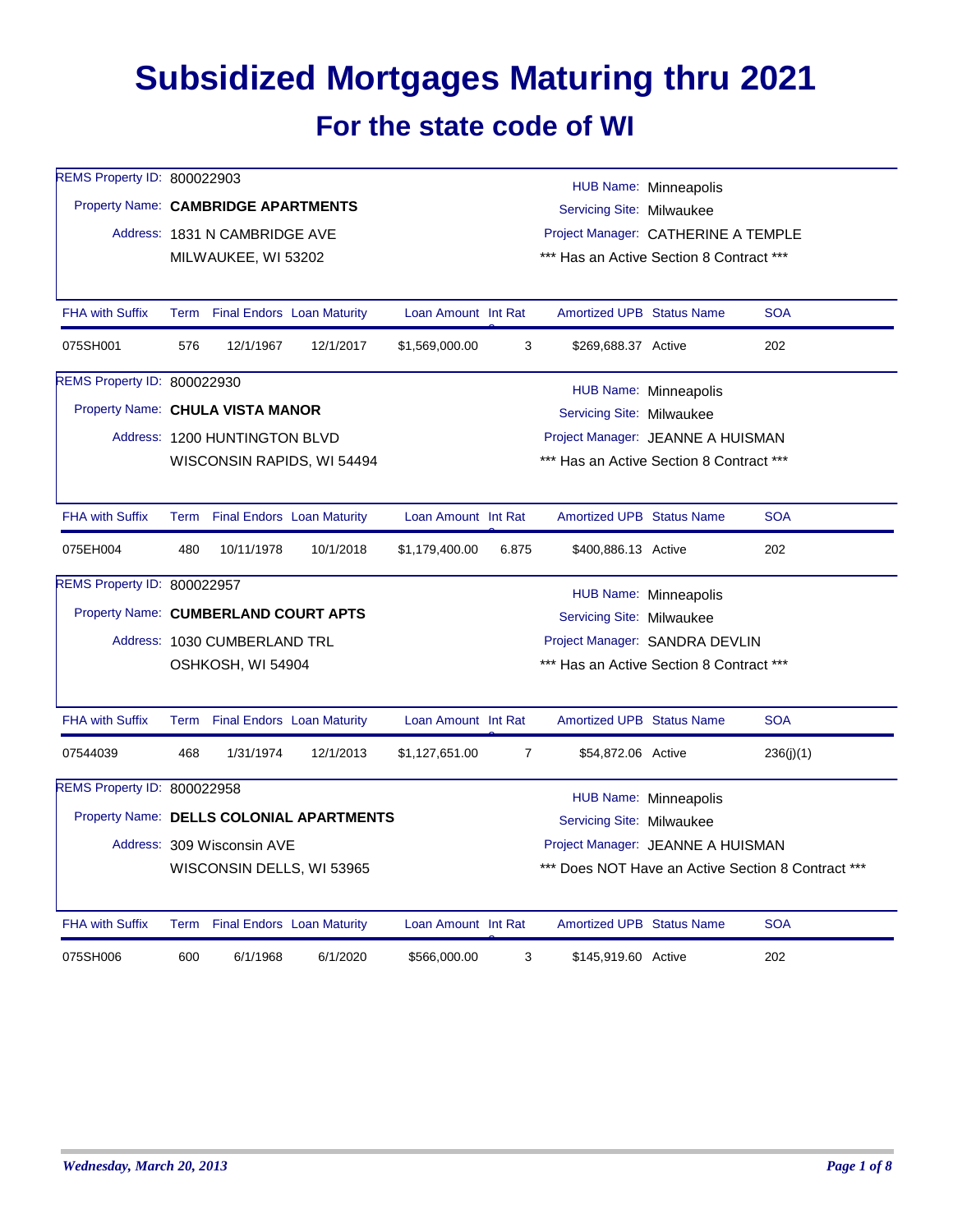| REMS Property ID: 800022968         |                                                               |                           |                                   |                                          |              |                                  | HUB Name: Minneapolis                       |              |  |  |
|-------------------------------------|---------------------------------------------------------------|---------------------------|-----------------------------------|------------------------------------------|--------------|----------------------------------|---------------------------------------------|--------------|--|--|
|                                     | Property Name: DIANE MANOR<br>Servicing Site: Milwaukee       |                           |                                   |                                          |              |                                  |                                             |              |  |  |
|                                     |                                                               | Address: 1030 DIANE ST    |                                   | Project Manager: SANDRA DEVLIN           |              |                                  |                                             |              |  |  |
|                                     | CHILTON, WI 53014<br>*** Has an Active Section 8 Contract *** |                           |                                   |                                          |              |                                  |                                             |              |  |  |
|                                     |                                                               |                           |                                   |                                          |              |                                  |                                             |              |  |  |
| FHA with Suffix                     |                                                               |                           | Term Final Endors Loan Maturity   | Loan Amount Int Rat                      |              | Amortized UPB Status Name        |                                             | <b>SOA</b>   |  |  |
| 07535173                            | 480                                                           | 4/12/1978                 | 12/1/2017                         | \$352,600.00                             | 7.5          | \$109,346.35 Active              |                                             | 221(d)(4)MKT |  |  |
| REMS Property ID: 800022971         |                                                               |                           |                                   |                                          |              |                                  | HUB Name: Minneapolis                       |              |  |  |
| Property Name: DOUGLAS COUNTY ARC   |                                                               |                           |                                   |                                          |              | Servicing Site: Milwaukee        |                                             |              |  |  |
|                                     |                                                               | Address: 3105 CUMMING AVE |                                   |                                          |              |                                  | Project Manager: BRENDA TAYLOR              |              |  |  |
|                                     |                                                               | SUPERIOR, WI 54880        |                                   |                                          |              |                                  | *** Has an Active Section 8 Contract ***    |              |  |  |
| <b>FHA with Suffix</b>              |                                                               |                           | Term Final Endors Loan Maturity   | Loan Amount Int Rat                      |              | <b>Amortized UPB Status Name</b> |                                             | <b>SOA</b>   |  |  |
| 075EH053                            | 480                                                           | 9/30/1982                 | 10/1/2021                         | \$170,800.00                             | 9.25         | \$95,750.51 Active               |                                             | 202          |  |  |
| REMS Property ID: 800022997         |                                                               |                           |                                   |                                          |              |                                  |                                             |              |  |  |
| Property Name: EVERGREEN SQUARE III |                                                               |                           |                                   |                                          |              | Servicing Site: Milwaukee        | HUB Name: Minneapolis                       |              |  |  |
|                                     |                                                               | Address: 3149 S 77TH ST   |                                   |                                          |              | Project Manager: PAUL A DUHR     |                                             |              |  |  |
|                                     |                                                               | MILWAUKEE, WI 53219       |                                   | *** Has an Active Section 8 Contract *** |              |                                  |                                             |              |  |  |
|                                     |                                                               |                           |                                   |                                          |              |                                  |                                             |              |  |  |
| <b>FHA with Suffix</b>              | Term                                                          |                           | <b>Final Endors Loan Maturity</b> | Loan Amount Int Rat                      |              | <b>Amortized UPB Status Name</b> |                                             | <b>SOA</b>   |  |  |
| 07544061                            | 480                                                           | 12/17/1973                | 1/1/2014                          | \$927,400.00                             | 7            |                                  | \$0.00 Active                               | 236(j)(1)    |  |  |
| REMS Property ID: 800022998         |                                                               |                           |                                   |                                          |              |                                  | HUB Name: Minneapolis                       |              |  |  |
| Property Name: EVERGREEN SQUARE IV  |                                                               |                           |                                   |                                          |              | Servicing Site: Milwaukee        |                                             |              |  |  |
|                                     |                                                               | Address: 3139 S 77TH ST   |                                   |                                          |              | Project Manager: PAUL A DUHR     |                                             |              |  |  |
|                                     |                                                               | MILWAUKEE, WI 53219       |                                   |                                          |              |                                  | *** Has an Active Section 8 Contract ***    |              |  |  |
|                                     |                                                               |                           |                                   |                                          |              |                                  |                                             |              |  |  |
| <b>FHA with Suffix</b>              |                                                               |                           | Term Final Endors Loan Maturity   | Loan Amount Int Rat                      |              | Amortized UPB Status Name        |                                             | <b>SOA</b>   |  |  |
| 07535182                            | 480                                                           | 8/4/1978                  | 9/1/2018                          | \$704,600.00                             | 7.5          | \$245,086.90 Active              |                                             | 221(d)(4)MKT |  |  |
| REMS Property ID: 800023003         |                                                               |                           |                                   |                                          |              |                                  | <b>HUB Name: Minneapolis</b>                |              |  |  |
| Property Name: FAIRFIELD HOMES      |                                                               |                           |                                   |                                          |              | <b>Servicing Site: Milwaukee</b> |                                             |              |  |  |
|                                     |                                                               | Address: 400 E ELM ST     |                                   |                                          |              |                                  | Project Manager: SANDRA DEVLIN              |              |  |  |
|                                     |                                                               | CRANDON, WI 54520         |                                   |                                          |              |                                  | *** Has an Active Section 8 Contract ***    |              |  |  |
| <b>FHA with Suffix</b>              |                                                               |                           | Term Final Endors Loan Maturity   | Loan Amount Int Rat                      |              | <b>Amortized UPB Status Name</b> |                                             | <b>SOA</b>   |  |  |
| 07535024-W                          | 20                                                            |                           | 8/1/2021                          | \$0.00                                   | $\mathbf{1}$ |                                  | \$71,988.00 Accruing/non-Payi 221(d)(3)MKT  |              |  |  |
|                                     |                                                               |                           |                                   |                                          |              |                                  |                                             |              |  |  |
| 07535024-V                          | 20                                                            |                           | 8/1/2021                          | \$0.00                                   | $\mathbf{1}$ |                                  | \$112,076.33 Accruing/non-Payi 221(d)(3)MKT |              |  |  |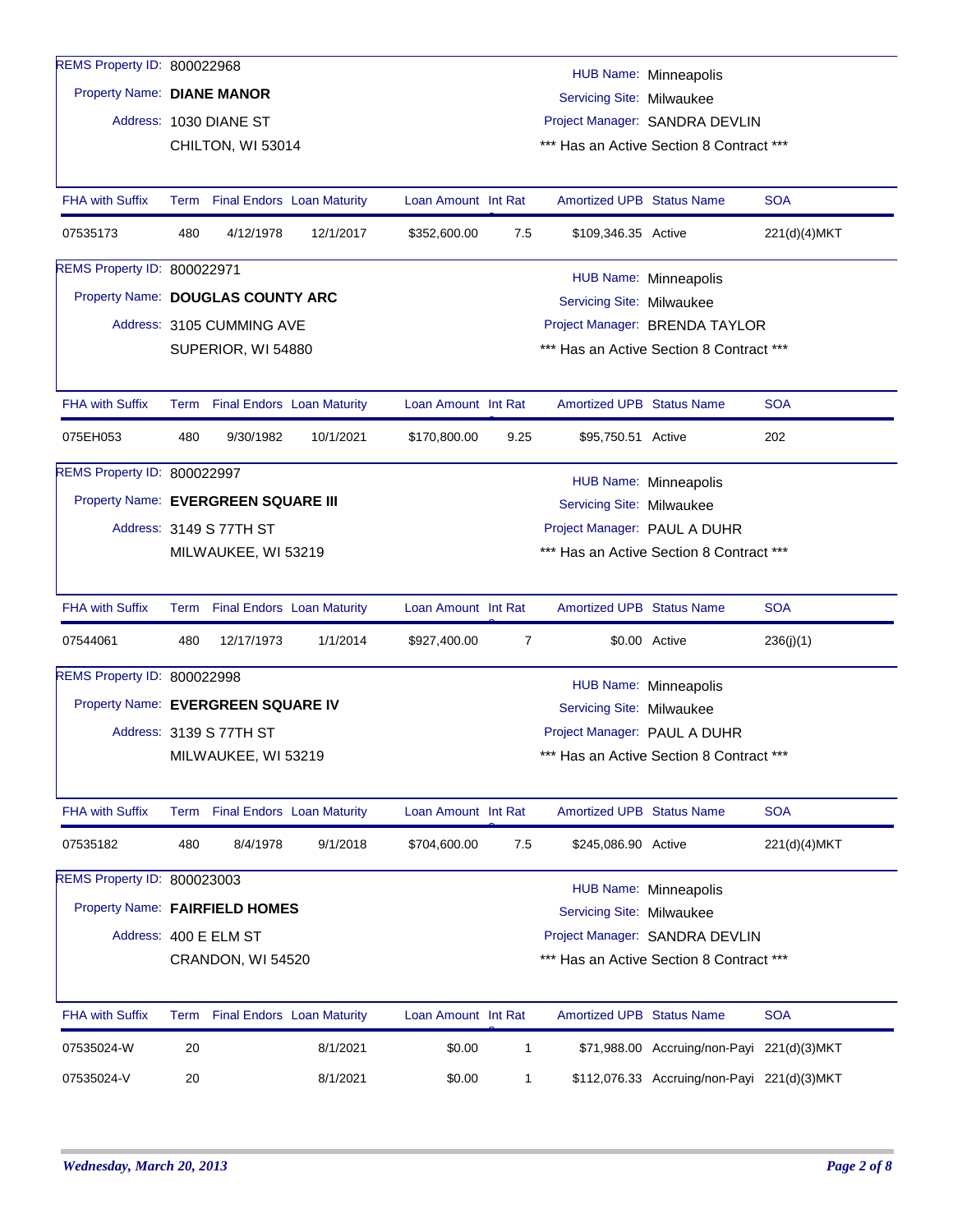| REMS Property ID: 800023007<br>Property Name: FIRESIDE APARTMENTS<br>Servicing Site: Milwaukee<br>Address: 1600 SHERMAN AVE<br>Project Manager: JEANNE A HUISMAN<br>*** Has an Active Section 8 Contract ***<br>WHITING, WI 54481<br><b>FHA with Suffix</b><br><b>SOA</b><br><b>Final Endors Loan Maturity</b><br>Loan Amount Int Rat<br><b>Amortized UPB Status Name</b><br>Term<br>480<br>10/26/1978<br>10/1/2018<br>\$1,181,700.00<br>\$401,676.20 Active<br>202<br>075EH003<br>6.875<br>REMS Property ID: 800023089<br>HUB Name: Minneapolis<br>Property Name: HOWARD WOODS APTS<br>Servicing Site: Milwaukee<br>Address: 450 N JACKSON ST<br>Project Manager: JEANNE A HUISMAN<br>PORTAGE, WI 53901<br>*** Has an Active Section 8 Contract ***<br><b>SOA</b><br><b>FHA with Suffix</b><br>Term Final Endors Loan Maturity<br>Loan Amount Int Rat<br><b>Amortized UPB Status Name</b><br>07544052<br>480<br>4/26/1974<br>9/1/2013<br>\$531,100.00<br>$\overline{7}$<br>\$16,195.98 Active<br>236(j)(1)<br>REMS Property ID: 800023121<br><b>HUB Name: Minneapolis</b><br>Property Name: LAKE FOREST APTS I<br>Servicing Site: Milwaukee<br>Project Manager: PAUL A DUHR<br>Address: 8541 S CHICAGO RD<br>*** Has an Active Section 8 Contract ***<br>OAK CREEK, WI 53154<br><b>FHA with Suffix</b><br><b>Amortized UPB Status Name</b><br><b>SOA</b><br><b>Final Endors Loan Maturity</b><br>Loan Amount Int Rat<br>Term<br>07544079<br>480<br>11/12/1974<br>4/1/2015<br>\$1,603,600.00<br>7<br>\$222,557.11 Active<br>236(j)(1)<br>REMS Property ID: 800023129<br><b>HUB Name: Minneapolis</b><br>Property Name: LAYTON GARDENS II<br>Servicing Site: Milwaukee<br>Project Manager: PAUL A DUHR<br>Address: 2230 W LAYTON AVE<br>*** Has an Active Section 8 Contract ***<br>MILWAUKEE, WI 53221<br><b>FHA with Suffix</b><br><b>SOA</b><br>Term Final Endors Loan Maturity<br>Loan Amount Int Rat<br>Amortized UPB Status Name |                              |  |  |  |  |  |  |  |  |  |  |
|---------------------------------------------------------------------------------------------------------------------------------------------------------------------------------------------------------------------------------------------------------------------------------------------------------------------------------------------------------------------------------------------------------------------------------------------------------------------------------------------------------------------------------------------------------------------------------------------------------------------------------------------------------------------------------------------------------------------------------------------------------------------------------------------------------------------------------------------------------------------------------------------------------------------------------------------------------------------------------------------------------------------------------------------------------------------------------------------------------------------------------------------------------------------------------------------------------------------------------------------------------------------------------------------------------------------------------------------------------------------------------------------------------------------------------------------------------------------------------------------------------------------------------------------------------------------------------------------------------------------------------------------------------------------------------------------------------------------------------------------------------------------------------------------------------------------------------------------------------------------------------------------------------------------------------------|------------------------------|--|--|--|--|--|--|--|--|--|--|
|                                                                                                                                                                                                                                                                                                                                                                                                                                                                                                                                                                                                                                                                                                                                                                                                                                                                                                                                                                                                                                                                                                                                                                                                                                                                                                                                                                                                                                                                                                                                                                                                                                                                                                                                                                                                                                                                                                                                       | <b>HUB Name: Minneapolis</b> |  |  |  |  |  |  |  |  |  |  |
|                                                                                                                                                                                                                                                                                                                                                                                                                                                                                                                                                                                                                                                                                                                                                                                                                                                                                                                                                                                                                                                                                                                                                                                                                                                                                                                                                                                                                                                                                                                                                                                                                                                                                                                                                                                                                                                                                                                                       |                              |  |  |  |  |  |  |  |  |  |  |
|                                                                                                                                                                                                                                                                                                                                                                                                                                                                                                                                                                                                                                                                                                                                                                                                                                                                                                                                                                                                                                                                                                                                                                                                                                                                                                                                                                                                                                                                                                                                                                                                                                                                                                                                                                                                                                                                                                                                       |                              |  |  |  |  |  |  |  |  |  |  |
|                                                                                                                                                                                                                                                                                                                                                                                                                                                                                                                                                                                                                                                                                                                                                                                                                                                                                                                                                                                                                                                                                                                                                                                                                                                                                                                                                                                                                                                                                                                                                                                                                                                                                                                                                                                                                                                                                                                                       |                              |  |  |  |  |  |  |  |  |  |  |
|                                                                                                                                                                                                                                                                                                                                                                                                                                                                                                                                                                                                                                                                                                                                                                                                                                                                                                                                                                                                                                                                                                                                                                                                                                                                                                                                                                                                                                                                                                                                                                                                                                                                                                                                                                                                                                                                                                                                       |                              |  |  |  |  |  |  |  |  |  |  |
|                                                                                                                                                                                                                                                                                                                                                                                                                                                                                                                                                                                                                                                                                                                                                                                                                                                                                                                                                                                                                                                                                                                                                                                                                                                                                                                                                                                                                                                                                                                                                                                                                                                                                                                                                                                                                                                                                                                                       |                              |  |  |  |  |  |  |  |  |  |  |
|                                                                                                                                                                                                                                                                                                                                                                                                                                                                                                                                                                                                                                                                                                                                                                                                                                                                                                                                                                                                                                                                                                                                                                                                                                                                                                                                                                                                                                                                                                                                                                                                                                                                                                                                                                                                                                                                                                                                       |                              |  |  |  |  |  |  |  |  |  |  |
|                                                                                                                                                                                                                                                                                                                                                                                                                                                                                                                                                                                                                                                                                                                                                                                                                                                                                                                                                                                                                                                                                                                                                                                                                                                                                                                                                                                                                                                                                                                                                                                                                                                                                                                                                                                                                                                                                                                                       |                              |  |  |  |  |  |  |  |  |  |  |
|                                                                                                                                                                                                                                                                                                                                                                                                                                                                                                                                                                                                                                                                                                                                                                                                                                                                                                                                                                                                                                                                                                                                                                                                                                                                                                                                                                                                                                                                                                                                                                                                                                                                                                                                                                                                                                                                                                                                       |                              |  |  |  |  |  |  |  |  |  |  |
|                                                                                                                                                                                                                                                                                                                                                                                                                                                                                                                                                                                                                                                                                                                                                                                                                                                                                                                                                                                                                                                                                                                                                                                                                                                                                                                                                                                                                                                                                                                                                                                                                                                                                                                                                                                                                                                                                                                                       |                              |  |  |  |  |  |  |  |  |  |  |
|                                                                                                                                                                                                                                                                                                                                                                                                                                                                                                                                                                                                                                                                                                                                                                                                                                                                                                                                                                                                                                                                                                                                                                                                                                                                                                                                                                                                                                                                                                                                                                                                                                                                                                                                                                                                                                                                                                                                       |                              |  |  |  |  |  |  |  |  |  |  |
|                                                                                                                                                                                                                                                                                                                                                                                                                                                                                                                                                                                                                                                                                                                                                                                                                                                                                                                                                                                                                                                                                                                                                                                                                                                                                                                                                                                                                                                                                                                                                                                                                                                                                                                                                                                                                                                                                                                                       |                              |  |  |  |  |  |  |  |  |  |  |
|                                                                                                                                                                                                                                                                                                                                                                                                                                                                                                                                                                                                                                                                                                                                                                                                                                                                                                                                                                                                                                                                                                                                                                                                                                                                                                                                                                                                                                                                                                                                                                                                                                                                                                                                                                                                                                                                                                                                       |                              |  |  |  |  |  |  |  |  |  |  |
|                                                                                                                                                                                                                                                                                                                                                                                                                                                                                                                                                                                                                                                                                                                                                                                                                                                                                                                                                                                                                                                                                                                                                                                                                                                                                                                                                                                                                                                                                                                                                                                                                                                                                                                                                                                                                                                                                                                                       |                              |  |  |  |  |  |  |  |  |  |  |
|                                                                                                                                                                                                                                                                                                                                                                                                                                                                                                                                                                                                                                                                                                                                                                                                                                                                                                                                                                                                                                                                                                                                                                                                                                                                                                                                                                                                                                                                                                                                                                                                                                                                                                                                                                                                                                                                                                                                       |                              |  |  |  |  |  |  |  |  |  |  |
|                                                                                                                                                                                                                                                                                                                                                                                                                                                                                                                                                                                                                                                                                                                                                                                                                                                                                                                                                                                                                                                                                                                                                                                                                                                                                                                                                                                                                                                                                                                                                                                                                                                                                                                                                                                                                                                                                                                                       |                              |  |  |  |  |  |  |  |  |  |  |
|                                                                                                                                                                                                                                                                                                                                                                                                                                                                                                                                                                                                                                                                                                                                                                                                                                                                                                                                                                                                                                                                                                                                                                                                                                                                                                                                                                                                                                                                                                                                                                                                                                                                                                                                                                                                                                                                                                                                       |                              |  |  |  |  |  |  |  |  |  |  |
|                                                                                                                                                                                                                                                                                                                                                                                                                                                                                                                                                                                                                                                                                                                                                                                                                                                                                                                                                                                                                                                                                                                                                                                                                                                                                                                                                                                                                                                                                                                                                                                                                                                                                                                                                                                                                                                                                                                                       |                              |  |  |  |  |  |  |  |  |  |  |
|                                                                                                                                                                                                                                                                                                                                                                                                                                                                                                                                                                                                                                                                                                                                                                                                                                                                                                                                                                                                                                                                                                                                                                                                                                                                                                                                                                                                                                                                                                                                                                                                                                                                                                                                                                                                                                                                                                                                       |                              |  |  |  |  |  |  |  |  |  |  |
|                                                                                                                                                                                                                                                                                                                                                                                                                                                                                                                                                                                                                                                                                                                                                                                                                                                                                                                                                                                                                                                                                                                                                                                                                                                                                                                                                                                                                                                                                                                                                                                                                                                                                                                                                                                                                                                                                                                                       |                              |  |  |  |  |  |  |  |  |  |  |
|                                                                                                                                                                                                                                                                                                                                                                                                                                                                                                                                                                                                                                                                                                                                                                                                                                                                                                                                                                                                                                                                                                                                                                                                                                                                                                                                                                                                                                                                                                                                                                                                                                                                                                                                                                                                                                                                                                                                       |                              |  |  |  |  |  |  |  |  |  |  |
|                                                                                                                                                                                                                                                                                                                                                                                                                                                                                                                                                                                                                                                                                                                                                                                                                                                                                                                                                                                                                                                                                                                                                                                                                                                                                                                                                                                                                                                                                                                                                                                                                                                                                                                                                                                                                                                                                                                                       |                              |  |  |  |  |  |  |  |  |  |  |
|                                                                                                                                                                                                                                                                                                                                                                                                                                                                                                                                                                                                                                                                                                                                                                                                                                                                                                                                                                                                                                                                                                                                                                                                                                                                                                                                                                                                                                                                                                                                                                                                                                                                                                                                                                                                                                                                                                                                       |                              |  |  |  |  |  |  |  |  |  |  |
|                                                                                                                                                                                                                                                                                                                                                                                                                                                                                                                                                                                                                                                                                                                                                                                                                                                                                                                                                                                                                                                                                                                                                                                                                                                                                                                                                                                                                                                                                                                                                                                                                                                                                                                                                                                                                                                                                                                                       |                              |  |  |  |  |  |  |  |  |  |  |
|                                                                                                                                                                                                                                                                                                                                                                                                                                                                                                                                                                                                                                                                                                                                                                                                                                                                                                                                                                                                                                                                                                                                                                                                                                                                                                                                                                                                                                                                                                                                                                                                                                                                                                                                                                                                                                                                                                                                       |                              |  |  |  |  |  |  |  |  |  |  |
|                                                                                                                                                                                                                                                                                                                                                                                                                                                                                                                                                                                                                                                                                                                                                                                                                                                                                                                                                                                                                                                                                                                                                                                                                                                                                                                                                                                                                                                                                                                                                                                                                                                                                                                                                                                                                                                                                                                                       |                              |  |  |  |  |  |  |  |  |  |  |
| 07544062<br>478<br>7/11/1973<br>5/1/2013<br>$\overline{7}$<br>\$5,461.17 Active<br>\$885,023.00<br>236(j)(1)                                                                                                                                                                                                                                                                                                                                                                                                                                                                                                                                                                                                                                                                                                                                                                                                                                                                                                                                                                                                                                                                                                                                                                                                                                                                                                                                                                                                                                                                                                                                                                                                                                                                                                                                                                                                                          |                              |  |  |  |  |  |  |  |  |  |  |
| REMS Property ID: 800023130<br><b>HUB Name: Minneapolis</b>                                                                                                                                                                                                                                                                                                                                                                                                                                                                                                                                                                                                                                                                                                                                                                                                                                                                                                                                                                                                                                                                                                                                                                                                                                                                                                                                                                                                                                                                                                                                                                                                                                                                                                                                                                                                                                                                           |                              |  |  |  |  |  |  |  |  |  |  |
| Property Name: LAYTON GARDENS III<br>Servicing Site: Milwaukee                                                                                                                                                                                                                                                                                                                                                                                                                                                                                                                                                                                                                                                                                                                                                                                                                                                                                                                                                                                                                                                                                                                                                                                                                                                                                                                                                                                                                                                                                                                                                                                                                                                                                                                                                                                                                                                                        |                              |  |  |  |  |  |  |  |  |  |  |
| Project Manager: PAUL A DUHR<br>Address: 2240 W LAYTON AVE                                                                                                                                                                                                                                                                                                                                                                                                                                                                                                                                                                                                                                                                                                                                                                                                                                                                                                                                                                                                                                                                                                                                                                                                                                                                                                                                                                                                                                                                                                                                                                                                                                                                                                                                                                                                                                                                            |                              |  |  |  |  |  |  |  |  |  |  |
| *** Has an Active Section 8 Contract ***<br>MILWAUKEE, WI 53221                                                                                                                                                                                                                                                                                                                                                                                                                                                                                                                                                                                                                                                                                                                                                                                                                                                                                                                                                                                                                                                                                                                                                                                                                                                                                                                                                                                                                                                                                                                                                                                                                                                                                                                                                                                                                                                                       |                              |  |  |  |  |  |  |  |  |  |  |
| <b>SOA</b><br><b>FHA with Suffix</b><br>Term Final Endors Loan Maturity<br>Loan Amount Int Rat<br><b>Amortized UPB Status Name</b>                                                                                                                                                                                                                                                                                                                                                                                                                                                                                                                                                                                                                                                                                                                                                                                                                                                                                                                                                                                                                                                                                                                                                                                                                                                                                                                                                                                                                                                                                                                                                                                                                                                                                                                                                                                                    |                              |  |  |  |  |  |  |  |  |  |  |
| 1/1/2014<br>07544063<br>480<br>12/17/1973<br>\$926,900.00<br>\$7,161.56 Active<br>236(j)(1)<br>7                                                                                                                                                                                                                                                                                                                                                                                                                                                                                                                                                                                                                                                                                                                                                                                                                                                                                                                                                                                                                                                                                                                                                                                                                                                                                                                                                                                                                                                                                                                                                                                                                                                                                                                                                                                                                                      |                              |  |  |  |  |  |  |  |  |  |  |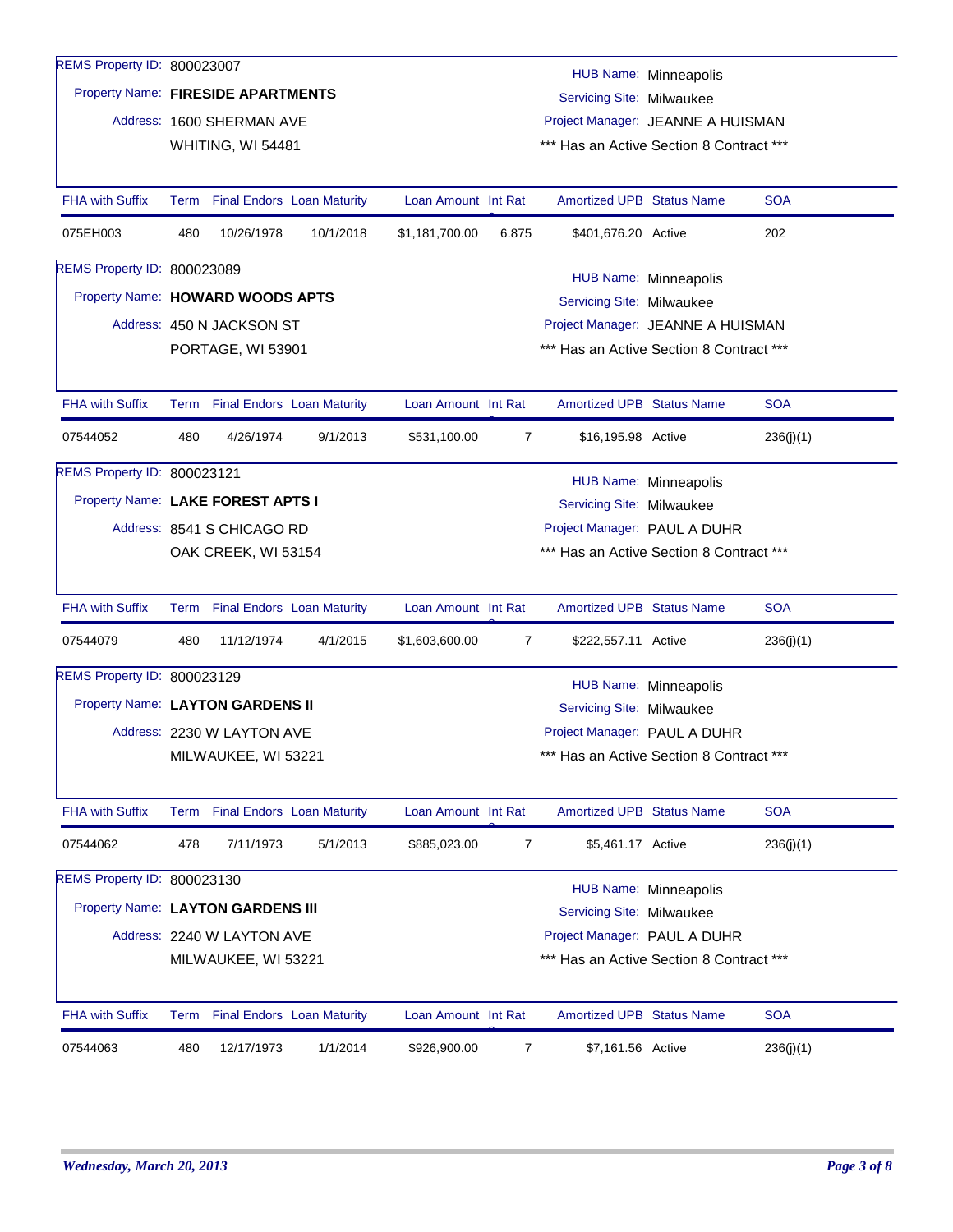| REMS Property ID: 800023150           |                                                          |                                     |           |                     |                                                                               |                                          |                              |              |  |  |
|---------------------------------------|----------------------------------------------------------|-------------------------------------|-----------|---------------------|-------------------------------------------------------------------------------|------------------------------------------|------------------------------|--------------|--|--|
|                                       |                                                          | <b>HUB Name: Minneapolis</b>        |           |                     |                                                                               |                                          |                              |              |  |  |
|                                       | Property Name: MABESS MANOR<br>Servicing Site: Milwaukee |                                     |           |                     |                                                                               |                                          |                              |              |  |  |
| Address: 232 Mill ST                  |                                                          |                                     |           |                     | Project Manager: DORTHY L HOPKINS<br>*** Has an Active Section 8 Contract *** |                                          |                              |              |  |  |
|                                       |                                                          | CAMPBELLSPORT, WI 53010             |           |                     |                                                                               |                                          |                              |              |  |  |
| <b>FHA with Suffix</b>                |                                                          | Term Final Endors Loan Maturity     |           | Loan Amount Int Rat |                                                                               | <b>Amortized UPB Status Name</b>         |                              | <b>SOA</b>   |  |  |
| 07535092                              | 470                                                      | 3/31/1976                           | 5/1/2015  | \$290,700.00        | 8.5                                                                           | \$48,783.00 Active                       |                              | 221(d)(3)MKT |  |  |
| REMS Property ID: 800023168           |                                                          |                                     |           |                     |                                                                               |                                          | HUB Name: Minneapolis        |              |  |  |
| Property Name: MEADOW PARK APARTMENTS |                                                          |                                     |           |                     |                                                                               | Servicing Site: Milwaukee                |                              |              |  |  |
|                                       |                                                          | Address: 703 MEADOW PARK DR         |           |                     |                                                                               | Project Manager: ALAN HAJEWSKI           |                              |              |  |  |
|                                       |                                                          | CLINTON, WI 53525                   |           |                     |                                                                               | *** Has an Active Section 8 Contract *** |                              |              |  |  |
|                                       |                                                          |                                     |           |                     |                                                                               |                                          |                              |              |  |  |
| <b>FHA with Suffix</b>                |                                                          | Term Final Endors Loan Maturity     |           | Loan Amount Int Rat |                                                                               | <b>Amortized UPB Status Name</b>         |                              | <b>SOA</b>   |  |  |
| 07544113                              | 479                                                      | 4/13/1976                           | 3/1/2016  | \$406,645.00        | $\overline{7}$                                                                | \$79,805.94 Active                       |                              | 236(j)(1)    |  |  |
| REMS Property ID: 800023170           |                                                          |                                     |           |                     |                                                                               |                                          | <b>HUB Name: Minneapolis</b> |              |  |  |
| Property Name: MEADOW VILLAGE         |                                                          |                                     |           |                     | Servicing Site: Milwaukee                                                     |                                          |                              |              |  |  |
|                                       |                                                          | Address: 1470 North 17th Street     |           |                     | Project Manager: SANDRA DEVLIN                                                |                                          |                              |              |  |  |
|                                       |                                                          | MILWAUKEE, WI 53205                 |           |                     | *** Has an Active Section 8 Contract ***                                      |                                          |                              |              |  |  |
|                                       |                                                          |                                     |           |                     |                                                                               |                                          |                              |              |  |  |
| <b>FHA with Suffix</b>                | Term                                                     | <b>Final Endors Loan Maturity</b>   |           | Loan Amount Int Rat |                                                                               | <b>Amortized UPB Status Name</b>         |                              | <b>SOA</b>   |  |  |
| 07544106                              | 480                                                      | 10/26/1976                          | 6/1/2016  | \$1,924,700.00      | $\overline{7}$                                                                | \$406,594.26 Active                      |                              | 236(j)(1)    |  |  |
| REMS Property ID: 800023177           |                                                          |                                     |           |                     |                                                                               |                                          | <b>HUB Name: Minneapolis</b> |              |  |  |
| Property Name: MENOMINEE RESERVATION  |                                                          |                                     |           |                     |                                                                               | Servicing Site: Milwaukee                |                              |              |  |  |
|                                       |                                                          | Address: W2820 Chief Little Wave Rd |           |                     |                                                                               | Project Manager: SANDRA DEVLIN           |                              |              |  |  |
|                                       |                                                          | Keshena, WI 54135                   |           |                     |                                                                               | *** Has an Active Section 8 Contract *** |                              |              |  |  |
|                                       |                                                          |                                     |           |                     |                                                                               |                                          |                              |              |  |  |
| <b>FHA with Suffix</b>                |                                                          | Term Final Endors Loan Maturity     |           | Loan Amount Int Rat |                                                                               | Amortized UPB Status Name                |                              | <b>SOA</b>   |  |  |
| 075EH037                              | 480                                                      | 10/20/1981                          | 8/1/2021  | \$669,100.00        | 8.5                                                                           | \$352,996.59 Active                      |                              | 202          |  |  |
| REMS Property ID: 800023196           |                                                          |                                     |           |                     |                                                                               |                                          | <b>HUB Name: Minneapolis</b> |              |  |  |
| Property Name: MOUNT PLEASANT MANOR   |                                                          |                                     |           |                     |                                                                               | Servicing Site: Milwaukee                |                              |              |  |  |
|                                       |                                                          | Address: 2250 LAYARD AVE            |           |                     |                                                                               | Project Manager: ALAN HAJEWSKI           |                              |              |  |  |
|                                       |                                                          | <b>RACINE, WI 53404</b>             |           |                     |                                                                               | *** Has an Active Section 8 Contract *** |                              |              |  |  |
|                                       |                                                          |                                     |           |                     |                                                                               |                                          |                              |              |  |  |
| <b>FHA with Suffix</b>                |                                                          | Term Final Endors Loan Maturity     |           | Loan Amount Int Rat |                                                                               | <b>Amortized UPB Status Name</b>         |                              | <b>SOA</b>   |  |  |
| 075001NI                              | 480                                                      |                                     | 5/28/2014 | \$0.00              | 0                                                                             |                                          | \$0.00 Non Insured           | 236(j)(1)    |  |  |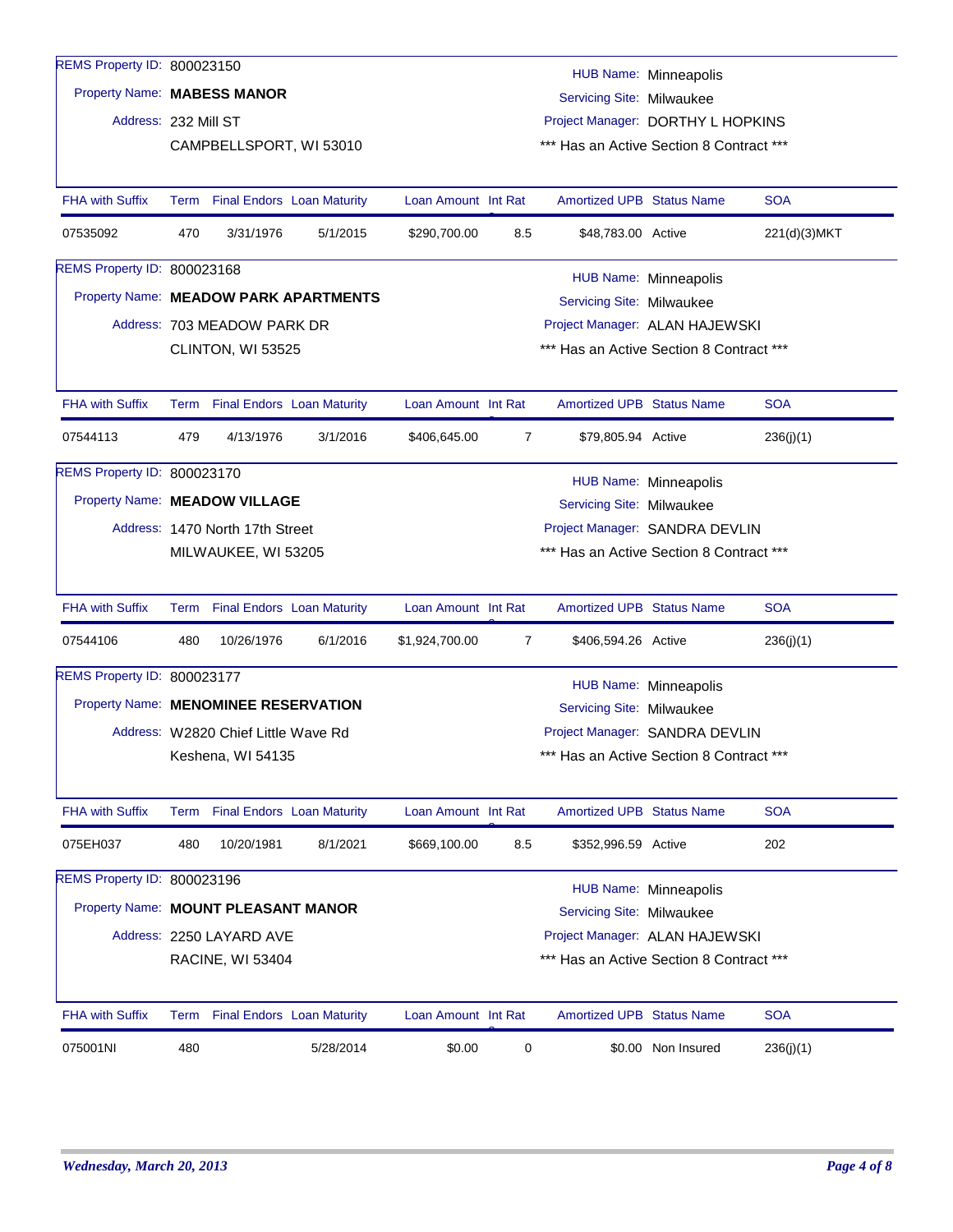| REMS Property ID: 800023208       |                                                                 |                           |                                 |                                |                |                                  |                                             |              |  |
|-----------------------------------|-----------------------------------------------------------------|---------------------------|---------------------------------|--------------------------------|----------------|----------------------------------|---------------------------------------------|--------------|--|
|                                   |                                                                 |                           |                                 |                                |                |                                  | <b>HUB Name: Minneapolis</b>                |              |  |
|                                   | Property Name: NIAGARA HEIGHTS<br>Servicing Site: Milwaukee     |                           |                                 |                                |                |                                  |                                             |              |  |
|                                   | Address: 820 N 9TH ST<br>Project Manager: DORTHY L HOPKINS      |                           |                                 |                                |                |                                  |                                             |              |  |
|                                   | *** Has an Active Section 8 Contract ***<br>SHEBOYGAN, WI 53081 |                           |                                 |                                |                |                                  |                                             |              |  |
| <b>FHA with Suffix</b>            |                                                                 |                           | Term Final Endors Loan Maturity | Loan Amount Int Rat            |                | <b>Amortized UPB Status Name</b> |                                             | <b>SOA</b>   |  |
| 07535167                          | 480                                                             | 7/27/1978                 | 12/1/2017                       | \$411,600.00                   | 7.5            | \$127,647.58 Active              |                                             | 221(d)(4)MKT |  |
| REMS Property ID: 800023212       |                                                                 |                           |                                 |                                |                |                                  | <b>HUB Name: Minneapolis</b>                |              |  |
| Property Name: NORRIS MANOR       |                                                                 |                           |                                 |                                |                | Servicing Site: Milwaukee        |                                             |              |  |
|                                   |                                                                 | Address: 1412 S ADAMS AVE |                                 |                                |                |                                  | Project Manager: JEANNE A HUISMAN           |              |  |
|                                   |                                                                 | MARSHFIELD, WI 54449      |                                 |                                |                |                                  | *** Has an Active Section 8 Contract ***    |              |  |
| <b>FHA with Suffix</b>            |                                                                 |                           | Term Final Endors Loan Maturity | Loan Amount Int Rat            |                | <b>Amortized UPB Status Name</b> |                                             | <b>SOA</b>   |  |
| 075EH002                          | 480                                                             | 9/27/1978                 | 10/1/2018                       | \$1,203,900.00                 | 6.875          | \$388,930.61 Active              |                                             | 202          |  |
| REMS Property ID: 800023438       |                                                                 |                           |                                 |                                |                |                                  | HUB Name: Minneapolis                       |              |  |
| Property Name: PIONEER APARTMENTS |                                                                 |                           |                                 |                                |                | Servicing Site: Milwaukee        |                                             |              |  |
|                                   |                                                                 | Address: 612 S 2ND ST     |                                 | Project Manager: BRENDA TAYLOR |                |                                  |                                             |              |  |
|                                   |                                                                 | LUCK, WI 54853            |                                 |                                |                |                                  | *** Has an Active Section 8 Contract ***    |              |  |
| <b>FHA with Suffix</b>            |                                                                 |                           | Term Final Endors Loan Maturity | Loan Amount Int Rat            |                | <b>Amortized UPB Status Name</b> |                                             | <b>SOA</b>   |  |
| 075EH016                          | 480                                                             | 11/30/1981                | 11/1/2021                       | \$560,000.00                   | 8.5            | \$302,735.11 Active              |                                             | 202          |  |
| REMS Property ID: 800023281       |                                                                 |                           |                                 |                                |                |                                  | <b>HUB Name: Minneapolis</b>                |              |  |
| Property Name: PIONEER VILLA      |                                                                 |                           |                                 |                                |                | Servicing Site: Milwaukee        |                                             |              |  |
|                                   |                                                                 | Address: 415 N MILL ST    |                                 |                                |                |                                  | Project Manager: SANDRA DEVLIN              |              |  |
|                                   |                                                                 | <b>SURING, WI 54174</b>   |                                 |                                |                |                                  | *** Has an Active Section 8 Contract ***    |              |  |
| <b>FHA with Suffix</b>            |                                                                 |                           | Term Final Endors Loan Maturity | Loan Amount Int Rat            |                | <b>Amortized UPB Status Name</b> |                                             | <b>SOA</b>   |  |
| 07535076                          | 468                                                             | 2/3/1976                  | 8/1/2014                        | \$241,800.00                   | $\overline{7}$ | \$22,996.18 Active               |                                             | 221(d)(3)MKT |  |
| REMS Property ID: 800023321       |                                                                 |                           |                                 |                                |                |                                  | HUB Name: Minneapolis                       |              |  |
| Property Name: RIVERVIEW APTS     |                                                                 |                           |                                 |                                |                | Servicing Site: Milwaukee        |                                             |              |  |
|                                   | Address: 2119 ERIE AVE<br>Project Manager: DORTHY L HOPKINS     |                           |                                 |                                |                |                                  |                                             |              |  |
|                                   |                                                                 | SHEBOYGAN, WI 53081       |                                 |                                |                |                                  | *** Has an Active Section 8 Contract ***    |              |  |
| <b>FHA with Suffix</b>            |                                                                 |                           | Term Final Endors Loan Maturity | Loan Amount Int Rat            |                | <b>Amortized UPB Status Name</b> |                                             | <b>SOA</b>   |  |
| 07535217-P                        | 19                                                              |                           | 1/1/2020                        | \$0.00                         | $\mathbf{1}$   |                                  | \$60,108.85 Accruing/non-Payi 221(d)(4)MKT  |              |  |
|                                   |                                                                 |                           |                                 |                                |                |                                  |                                             |              |  |
| 07535217-R                        | 19                                                              |                           | 1/1/2020                        | \$0.00                         | 1              |                                  | \$192,083.37 Accruing/non-Payi 221(d)(4)MKT |              |  |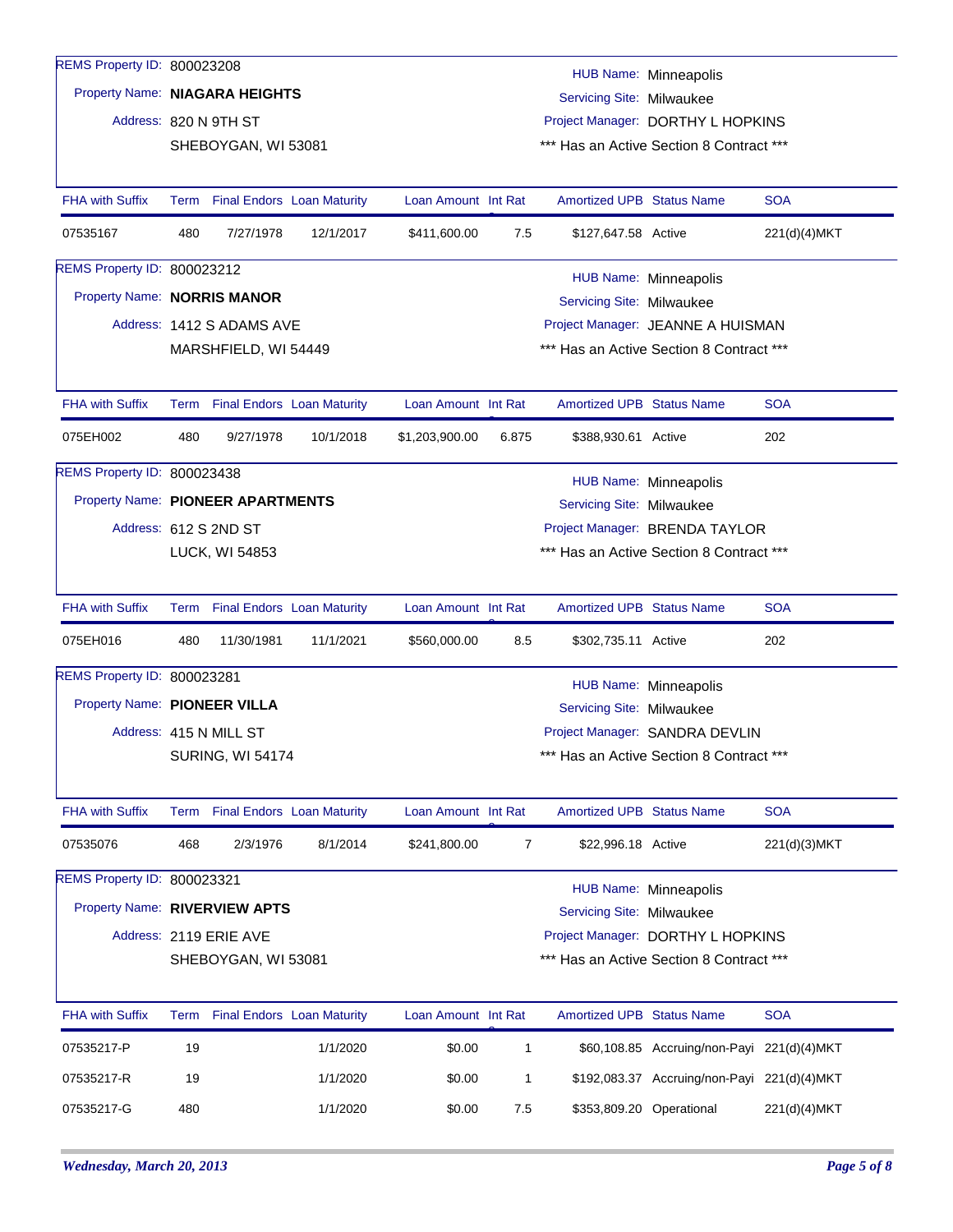| REMS Property ID: 800023328       |                                                                         |                                                |           |                     |                                          |                                  | <b>HUB Name: Minneapolis</b>                |                      |
|-----------------------------------|-------------------------------------------------------------------------|------------------------------------------------|-----------|---------------------|------------------------------------------|----------------------------------|---------------------------------------------|----------------------|
|                                   | Property Name: ROCK VIEW APARTMENTS<br><b>Servicing Site: Milwaukee</b> |                                                |           |                     |                                          |                                  |                                             |                      |
|                                   | Address: 207 E HENRY ST<br>Project Manager: ALAN HAJEWSKI               |                                                |           |                     |                                          |                                  |                                             |                      |
|                                   |                                                                         | JEFFERSON, WI 53549                            |           |                     |                                          |                                  | *** Has an Active Section 8 Contract ***    |                      |
| <b>FHA with Suffix</b>            |                                                                         | Term Final Endors Loan Maturity                |           | Loan Amount Int Rat |                                          | <b>Amortized UPB Status Name</b> |                                             | <b>SOA</b>           |
| 07544045                          | 480                                                                     | 4/30/1974                                      | 4/1/2014  | \$245,100.00        | $\overline{7}$                           | \$17,598.06 Active               |                                             | 236(j)(1)            |
| REMS Property ID: 800023345       |                                                                         |                                                |           |                     |                                          |                                  | HUB Name: Minneapolis                       |                      |
| Property Name: SEAGULL APARTMENTS |                                                                         |                                                |           |                     |                                          | Servicing Site: Milwaukee        |                                             |                      |
| Address: 1409 6TH ST              |                                                                         |                                                |           |                     |                                          |                                  | Project Manager: SANDRA DEVLIN              |                      |
|                                   |                                                                         | ALGOMA, WI 54201                               |           |                     |                                          |                                  | *** Has an Active Section 8 Contract ***    |                      |
|                                   |                                                                         |                                                |           |                     |                                          |                                  |                                             |                      |
| <b>FHA with Suffix</b>            |                                                                         | Term Final Endors Loan Maturity                |           | Loan Amount Int Rat |                                          | Amortized UPB Status Name        |                                             | <b>SOA</b>           |
| 07535188                          | 480                                                                     | 6/28/1979                                      | 1/1/2019  | \$646,400.00        | 7.5                                      | \$237,822.59 Active              |                                             | 221(d)(4)MKT         |
| 07535188-R                        | 18                                                                      |                                                | 11/1/2017 | \$0.00              | 1                                        |                                  | \$251,112.45 Accruing/non-Payi 221(d)(4)MKT |                      |
| REMS Property ID: 800023356       |                                                                         |                                                |           |                     |                                          |                                  | <b>HUB Name: Minneapolis</b>                |                      |
| Property Name: SIMEANNA SOUTH     |                                                                         |                                                |           |                     |                                          | Servicing Site: Milwaukee        |                                             |                      |
|                                   |                                                                         | Address: 145 N EAGLE ST                        |           |                     |                                          |                                  | Project Manager: ALAN HAJEWSKI              |                      |
|                                   |                                                                         | OSHKOSH, WI 54901                              |           |                     | *** Has an Active Section 8 Contract *** |                                  |                                             |                      |
|                                   |                                                                         |                                                |           |                     |                                          |                                  |                                             |                      |
| <b>FHA with Suffix</b>            |                                                                         | Term Final Endors Loan Maturity                |           | Loan Amount Int Rat |                                          | Amortized UPB Status Name        |                                             | <b>SOA</b>           |
| 07535424                          | 180                                                                     | 6/30/2004                                      | 7/1/2019  | \$486,400.00        | 6.5                                      | \$260,579.62 Active              |                                             | 223(a)(7)/221(d)(3)M |
| 07535180-V                        | 14                                                                      |                                                | 7/1/2019  | \$0.00              | 4                                        |                                  | \$67,768.63 Accruing/non-Payi 221(d)(3)MKT  |                      |
| REMS Property ID: 800023371       |                                                                         |                                                |           |                     |                                          |                                  | HUB Name: Minneapolis                       |                      |
| Property Name: ST PETER APTS II   |                                                                         |                                                |           |                     |                                          | Servicing Site: Milwaukee        |                                             |                      |
|                                   |                                                                         | Address: 6550 N 80TH ST                        |           |                     |                                          | Project Manager: PAUL A DUHR     |                                             |                      |
|                                   |                                                                         | MILWAUKEE, WI 53223                            |           |                     |                                          |                                  | *** Has an Active Section 8 Contract ***    |                      |
|                                   |                                                                         |                                                |           |                     |                                          |                                  |                                             |                      |
| <b>FHA with Suffix</b>            |                                                                         | Term Final Endors Loan Maturity                |           | Loan Amount Int Rat |                                          | <b>Amortized UPB Status Name</b> |                                             | <b>SOA</b>           |
| 07544122                          | 480                                                                     | 4/10/1975                                      | 5/1/2015  | \$1,011,000.00      | 8.25                                     | \$165,298.96 Active              |                                             | 236(j)(1)            |
| REMS Property ID: 800023372       |                                                                         |                                                |           |                     |                                          |                                  | HUB Name: Minneapolis                       |                      |
|                                   |                                                                         | Property Name: ST PETER APTS III               |           |                     |                                          | Servicing Site: Milwaukee        |                                             |                      |
|                                   |                                                                         |                                                |           |                     |                                          |                                  |                                             |                      |
|                                   |                                                                         |                                                |           |                     |                                          |                                  |                                             |                      |
|                                   |                                                                         | Address: 6570 N 80TH ST<br>MILWAUKEE, WI 53223 |           |                     |                                          | Project Manager: PAUL A DUHR     | *** Has an Active Section 8 Contract ***    |                      |
|                                   |                                                                         |                                                |           |                     |                                          |                                  |                                             |                      |
| FHA with Suffix                   |                                                                         | Term Final Endors Loan Maturity                |           | Loan Amount Int Rat |                                          | Amortized UPB Status Name        |                                             | <b>SOA</b>           |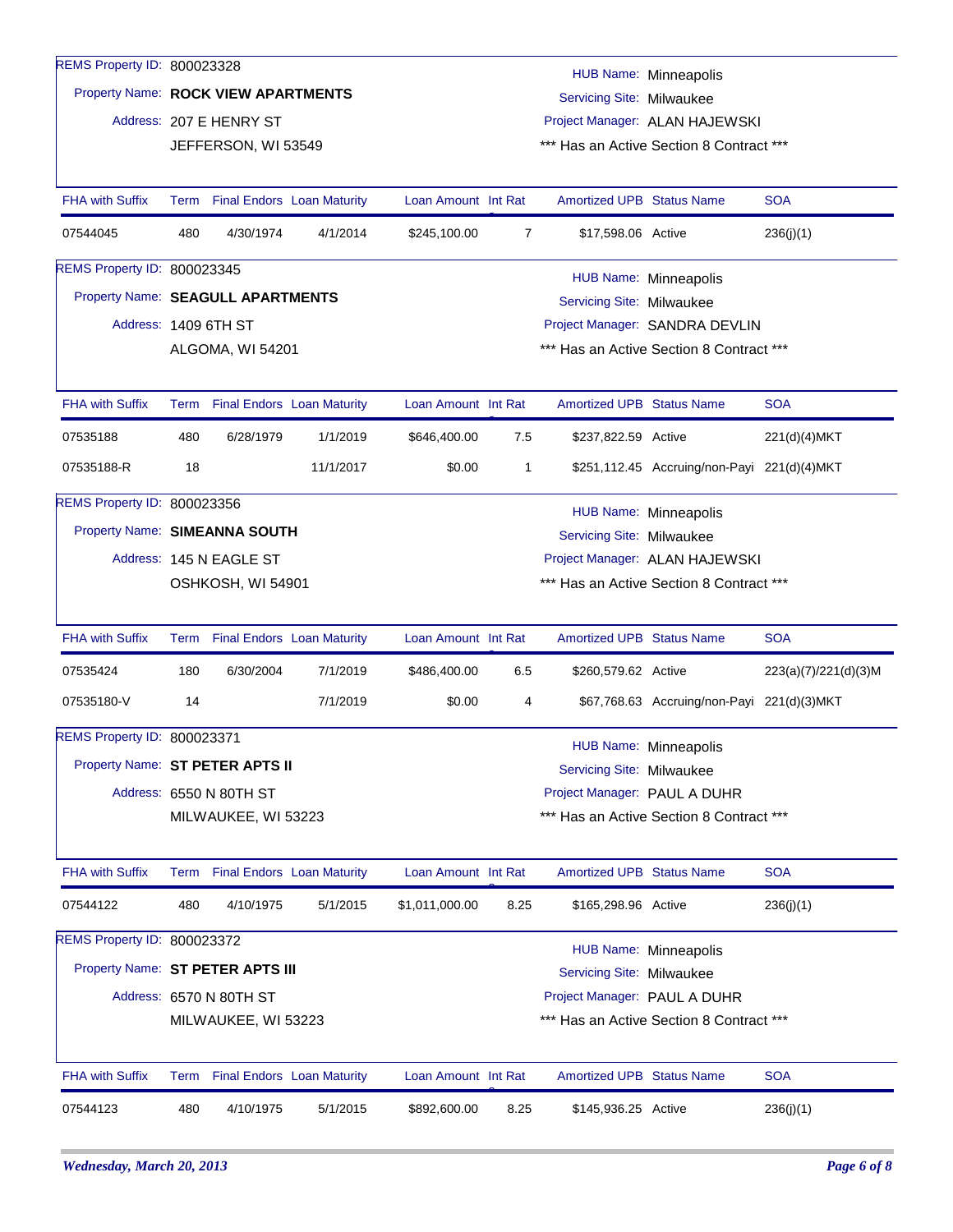| REMS Property ID: 800023373        |     |                              |                                 |                                     |                                          |                                          |                              |            |  |  |
|------------------------------------|-----|------------------------------|---------------------------------|-------------------------------------|------------------------------------------|------------------------------------------|------------------------------|------------|--|--|
|                                    |     |                              |                                 |                                     |                                          |                                          | <b>HUB Name: Minneapolis</b> |            |  |  |
| Property Name: ST PETER I          |     |                              |                                 |                                     |                                          | Servicing Site: Milwaukee                |                              |            |  |  |
|                                    |     | Address: 6540 N 80TH ST      |                                 |                                     |                                          | Project Manager: PAUL A DUHR             |                              |            |  |  |
|                                    |     | MILWAUKEE, WI 53223          |                                 |                                     |                                          | *** Has an Active Section 8 Contract *** |                              |            |  |  |
| <b>FHA with Suffix</b>             |     |                              | Term Final Endors Loan Maturity | Loan Amount Int Rat                 |                                          | <b>Amortized UPB Status Name</b>         |                              | <b>SOA</b> |  |  |
| 07544075                           | 479 | 10/11/1974                   | 9/1/2014                        | \$857,174.00                        | 7                                        | \$85,998.70 Active                       |                              | 236(j)(1)  |  |  |
| <b>REMS Property ID: 800023378</b> |     |                              |                                 |                                     |                                          |                                          | <b>HUB Name: Minneapolis</b> |            |  |  |
| Property Name: STATE STREET APTS   |     |                              |                                 |                                     |                                          | Servicing Site: Milwaukee                |                              |            |  |  |
|                                    |     | Address: 955 N 14TH ST       |                                 |                                     |                                          | Project Manager: SANDRA DEVLIN           |                              |            |  |  |
|                                    |     | MILWAUKEE, WI 53233          |                                 |                                     |                                          | *** Has an Active Section 8 Contract *** |                              |            |  |  |
|                                    |     |                              |                                 |                                     |                                          |                                          |                              |            |  |  |
| <b>FHA with Suffix</b>             |     |                              | Term Final Endors Loan Maturity | Loan Amount Int Rat                 |                                          | Amortized UPB Status Name                |                              | <b>SOA</b> |  |  |
| 07544133                           | 480 | 9/9/1976                     | 10/1/2016                       | \$829,400.00                        | 8.5                                      | \$220,195.87 Active                      |                              | 236(j)(1)  |  |  |
| <b>REMS Property ID: 800023393</b> |     |                              |                                 |                                     |                                          |                                          | HUB Name: Minneapolis        |            |  |  |
| Property Name: SUNRISE MANOR       |     |                              |                                 |                                     |                                          | Servicing Site: Milwaukee                |                              |            |  |  |
|                                    |     | Address: 612 SOBOTTA ST      |                                 | Project Manager: CATHERINE A TEMPLE |                                          |                                          |                              |            |  |  |
|                                    |     | ARCADIA, WI 54612            |                                 |                                     | *** Has an Active Section 8 Contract *** |                                          |                              |            |  |  |
|                                    |     |                              |                                 |                                     |                                          |                                          |                              |            |  |  |
| <b>FHA with Suffix</b>             |     |                              | Term Final Endors Loan Maturity | Loan Amount Int Rat                 |                                          | <b>Amortized UPB Status Name</b>         |                              | <b>SOA</b> |  |  |
| 075EH040                           | 480 | 6/25/1982                    | 11/1/2021                       | \$397,300.00                        | 8.5                                      | \$214,567.87 Active                      |                              | 202        |  |  |
| REMS Property ID: 800023420        |     |                              |                                 |                                     |                                          |                                          | <b>HUB Name: Minneapolis</b> |            |  |  |
| Property Name: THE HOME COMPANY    |     |                              |                                 |                                     |                                          | Servicing Site: Milwaukee                |                              |            |  |  |
|                                    |     | Address: 1204 SCHILLER ST #1 |                                 |                                     |                                          | Project Manager: ALAN HAJEWSKI           |                              |            |  |  |
|                                    |     | RACINE, WI 53403             |                                 |                                     |                                          | *** Has an Active Section 8 Contract *** |                              |            |  |  |
|                                    |     |                              |                                 |                                     |                                          |                                          |                              |            |  |  |
| FHA with Suffix                    |     |                              | Term Final Endors Loan Maturity | Loan Amount Int Rat                 |                                          | Amortized UPB Status Name                |                              | <b>SOA</b> |  |  |
| 07544096                           | 480 | 6/24/1974                    | 6/1/2014                        | \$316,700.00                        | 7                                        | \$26,366.86 Active                       |                              | 236(j)(1)  |  |  |
| REMS Property ID: 800023422        |     |                              |                                 |                                     |                                          |                                          | <b>HUB Name: Minneapolis</b> |            |  |  |
| Property Name: THE LUTHERAN HOME   |     |                              |                                 |                                     |                                          | Servicing Site: Milwaukee                |                              |            |  |  |
|                                    |     | Address: 717 JEFFERSON       |                                 |                                     |                                          | Project Manager: PAUL A DUHR             |                              |            |  |  |
|                                    |     | BARABOO, WI 53913            |                                 |                                     |                                          | *** Has an Active Section 8 Contract *** |                              |            |  |  |
|                                    |     |                              |                                 |                                     |                                          |                                          |                              |            |  |  |
| <b>FHA with Suffix</b>             |     |                              | Term Final Endors Loan Maturity | Loan Amount Int Rat                 |                                          | Amortized UPB Status Name                |                              | <b>SOA</b> |  |  |
| 075EH031                           | 480 | 3/9/1982                     | 10/1/2020                       | \$117,400.00                        | 8.5                                      | \$57,588.70 Active                       |                              | 202        |  |  |